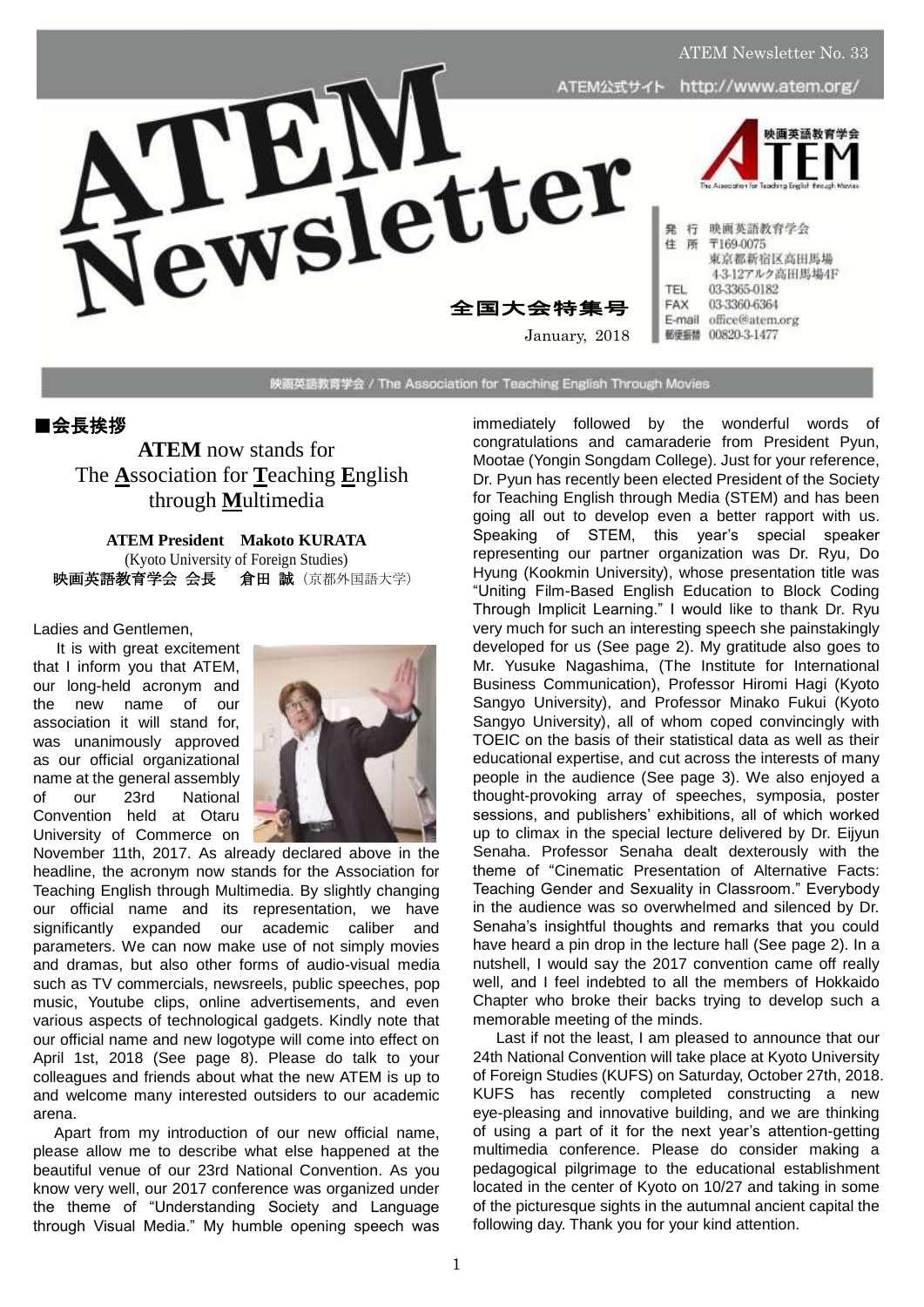

# ■特別講演

# Cinematic Presentation of Alternative Facts: Teaching Gender and Sexuality in Classroom

(映画が創出する事実:教室で教えるジェンダーとセク シュアリティ)

瀬名波栄潤(北海道大学大学院文学研究科)

講師の瀬名波栄潤教授は、長年ジェンダーやセクシュ アリティの視点から、英文学作品や映画作品を研究し、 教育を実践してきた研究者である。ジェンダーとセクシ ュアリティの問題は、近年脚光を浴びて来ている分野で あり、日本の教育の現場でも議論が高まってきている。 講演では、『フォレスト・ガンプ』(94)、『クレイマ ー、クレイマー』(79)、『テルマ&ルイーズ』(91) など、ジェンダーとセクシュアリティを扱う映画作品の 具体的なシーンと台詞の実例を豊富に使い、詳細な解説 が行われた。瀬名波先生は映画のメッセージ性に着目し、 制作する側の芸術感覚・文化価値・経済状況によって、



変形・誇張・隠蔽 されることで、観 客が新たな刷り込 みや錯覚を起こす とし、映画を本当 の話であると勘違 いする学生が一定 数いることを指摘 した。この今大会 のメインの講演に は、ATEM 会員だ

けでなく、STEM 会員や市民の方々など大勢が会場に詰 めかけ、熱心に耳を傾けていた。時間の関係で質疑応答 の時間が取れなかったが、講演終了時には、直接質問し ている方の姿も見られた。

#### (小林 敏彦)

# ■STEM 特別発表 Uniting Film-Based English Education to Block Coding Through Implicit Learning

By RYU Do Hyung (Kookmin University)

将来多く の仕事が人 工知能によ って取って 代わられる ことが予想 される中で、 言葉を専門 にする通訳 や外国語教



員の仕事も大きな影響を受ける可能性がある。本発表は、 英語教員がこの来るべき危機にどう備えるべきかとい う問いに対して、ひとつの方向性を提示するものであっ た。それは情報社会を動かしているコンピュータのプロ グラミング(computer coding)を英語教育の中に取り 込むという考え方である。プログラミングもまた言語で あり、今後の情報社会を生き抜いていくために必要なリ テラシーとなりつつある。そこには語彙と文法があり、 その学習には明示的(explicit)な方法と、非明示的 (implicit)な方法が考えられる。本研究では、後者の 非明示的な教授法として映像メディアやオンラインゲ ームなどを活用し、アクティブ・ラーニングを行う試み が紹介された。情報メディアの活用は、英語教員の生き 残りの術であると同時に、英語教育の新たな地平を開く 鍵でもある。

(井村 誠)

# 第 24 回 ATEM 全国大会 2018年10月27日(土) 於:京都外国語大学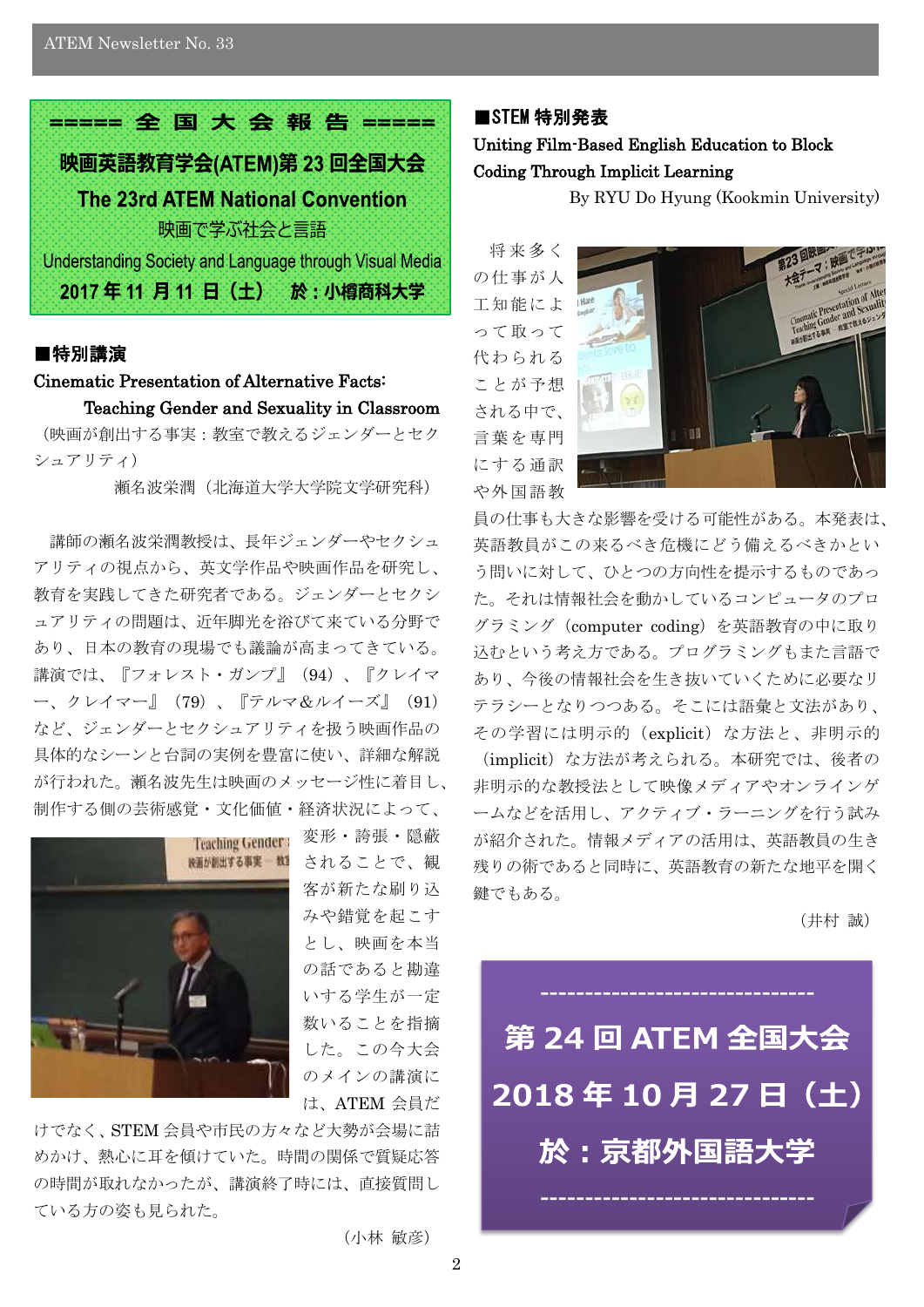# ■特別セミナー 「新」TOEIC の社会的意義と攻略法

長嶋 裕介(国際ビジネスコミュニケーション協会) 蘒 寛美・福井 美奈子(京都産業大学)

「新 TOEIC の社会的意義と攻略法」というテーマで特別



セミナーが開催さ れた。前半を国際ビ ジネスコミュニケ ーション協会(IIBC) の長嶋裕介氏に担 当いただいた。長嶋 氏には新形式の問 題 が 加 わ っ た TOEIC L&R はどこ がどのように変わ

ったかという情報提供にとどまらず、企業でどれくらい 活用されているかという興味深い実例も示していただ いた。例えば、大学生の人気企業トップ 50 社のほとん どが活用しており、管理職にも一定の基準が求められる ようになっている点を指摘しておられた。また新形式は 難易度が上がったという声があるが、点数の調整がされ ているので、実際の点数には変わりがない点も強調され ていた。後半は京都産業大学の実学英語講師である蘒寛 美先生と福井美奈子先生に TOEIC L&R の攻略法につい



てお話いただいた。独自の調査で判明した頻出語や表現 の一例を提示し、聴衆の関心を引いていた。

# (倉田 誠)

# ■表彰式・総会

本年、開会に先立ち行われた表彰式及び総会では、ま ず、第 6 回優秀論文賞を受賞された麗澤大学の北原賢一 先生に対し賞状と賞金の授与が行われた。続いて新 ICT

専務理事の巳波義典先生(京都外国 語大学)の紹介があり、国立情報学 研究所による論文電子化・公開サー ビス(NII-ELS)が終了し新しいプ ラットフォームに移行する作業を 担当する旨が報告された。そして最 後に、倉田会長より当会の名称変更 についての経緯説明があり、新名称



巳波理事

案「映像メディア英語教育学会」が承認された(詳細 P8 参照)。 (第四 )

## ●受賞のことば

## <優秀論文賞>

 $\overline{a}$ 

英語学と映画英語教育の接点 ― Full Metal Jacket (1987) における"You talk the talk. Do you walk the walk?"の翻訳

北原 賢一(麗澤大学)

このたびは第 6 回 ATEM 優秀論文賞という大変な 栄誉を授かり、私の日頃の教育・研究活動を高く評価 下さったことに深い感謝の念を持つと同時に、今後一 層の努力を積み重ねていく決意を新たに致しました。 この場を借りまして、匿名の二名の査読委員の先生方、 そして審査に携わった全ての先生方に心より御礼を 申し上げます。第 23 回全国大会では、会長の倉田誠 先生から学会名の変更のご発表がありました。「映像 メディア英語教育学会」という新たな学会名とともに、 ATEM はこれからどんどん成長していくのだな、と 子供のようにワクワクする気持ちと知的興奮を覚え ました。映像メディアを利用した教育・研究を日常的 に行っている研究者・教育者の数は、どんどん増えて おります。新しい学会名という旗印のもと、多くの優

秀な研究者・教育 者が加わり、毎年 の学会やジャーナ ルがますますにぎ やかになることを 夢見ております。 私もその一助とな るべく、これから もがんばります!

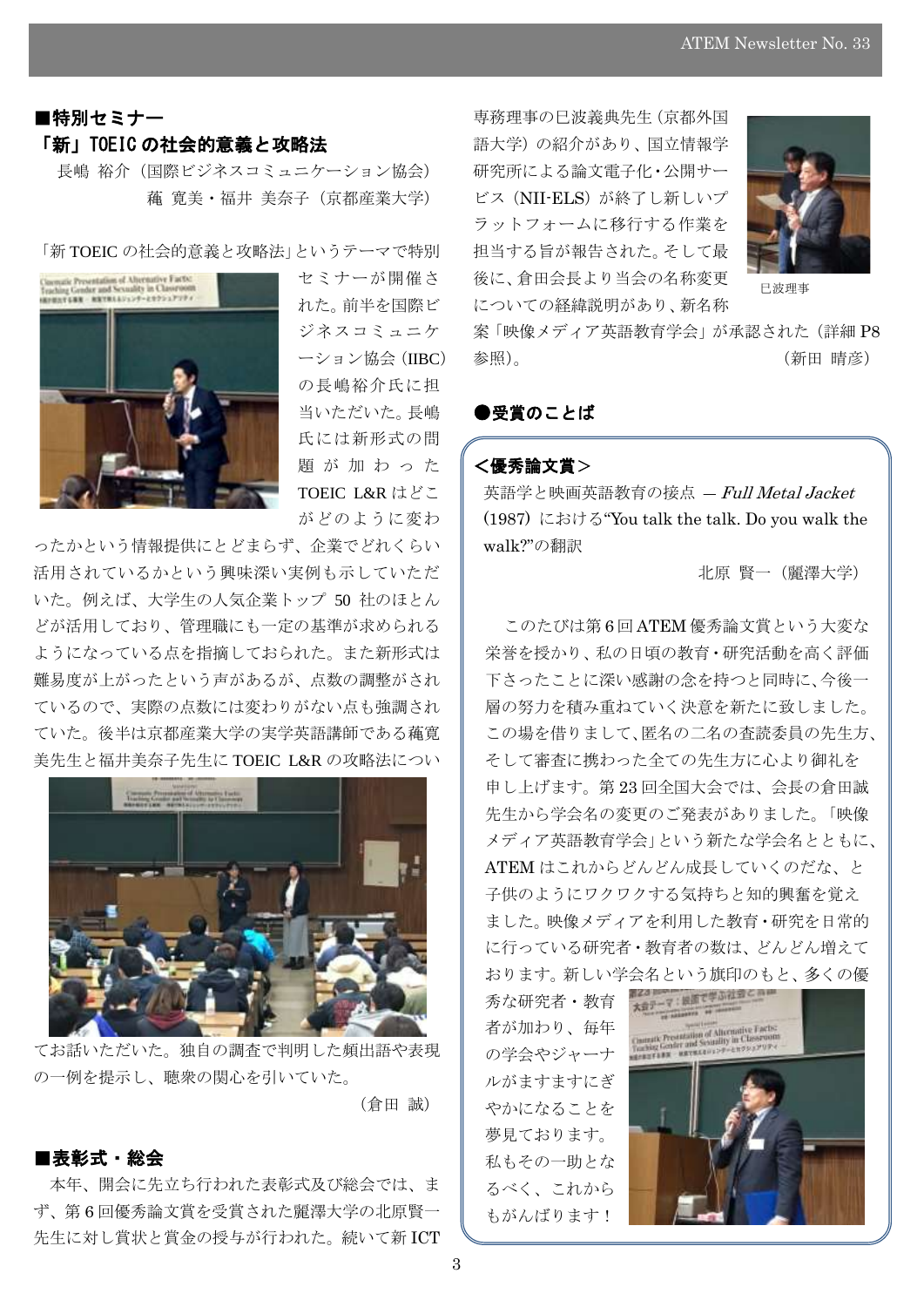# ■シンポジウムA 映像メディア媒体としてのTEDの英語教育への応 用を考える



#### 左から金田先生、横山先生、飯田先生

西日本支部では、「映像メディア媒体としての TED の英語教育への応用を考える」と題して、金田直子先生

(京都外国語大学)、横山仁視先生(京都女子大学)、 飯田泰弘先生(岐阜大学)の 3 人がそれぞれの視点から TED の魅力およびその英語教育への応用の可能性を提 言した。

金田先生は「英語の音象徴」の視点から英語のオノ マトペが表す様々な表現を紹介した。日本語のオノマト ペは、多言語では表現しにくい微妙なニュアンスでも描 写することができる喚情的な言葉の一つであるが、これ らのオノマトペが英語ではどのように表現されている のか具体例を挙げ提言した。

横山先生は「情報の流れ」の視点から、プレゼンター の意図が読み手・聴き手に効果的に伝達されるために、 映像の持つ力(ノンバーバルの側面)とともに文体(焦 点化など)にどのような工夫がされているかについて、 具体例を示し提言した。

飯田先生は「実例・資料提示」の視点から、特に英語 学(や英文法)に関する授業やプレゼンテーションでの 理解しやすい例文や例え話を提示することの重要性に ついて、Pinker [Filmed 7, 2005]を例に提言した。

(西日本支部企画)

# ■シンポジウムB

# 映画『ズートピア』を活用した異文化理解教育の 実践

東日本支部では、吉牟田聡美先生(国際基督教大学)

と延原みか子先生(東京都立産業技術高等専門学校)が、 映画『ズートピア』(16)を活用した授業実践について 発表した。『ズートピア』は、異なる種族がいかに調和 し共生すべきかという異文化理解の根底的な問題を描 いている。"Zootopia" が、Zoo と Utopia をかけ合わ せた造語であるように、異なる種族の理想的共同体を追 求する努力の必要性が謳われている。同時に、本来不完 全な社会は全員のニーズを満たすのは不可能であり、そ の前提でお互い理解し妥協点を見つけていこうという、 現実受容的なメッセージも提示されている。

本発表では、このテーマに迫るべく Intercultural competence を高める授業プランの提案が、オーディエ ンス参加型のワークショップの形式で行われた。同じ登 場人物が両極端な立場におかれる 2 つの場面を取り上げ、 初対面の人に遭遇した場合無意識に行う客観的描写、主 観的解釈、価値判断といった三段階の認知プロセスの分 析方法と学生の反応が披露された。



左から吉牟田先生、延原先生

(東日本支部企画)

# ■シンポジウムC 映画とメディアを活用したビジネス英語の授業 の取り組み

北海道支部では小林敏彦先生(小樽商科大学)、尾田 智彦先生(札幌大学)、上坂拓司氏(商大グリーンツア リズム)が映画とメディアを活用したビジネス英語の授 業の取り組みについて発表した。

まず、小林先生が小樽商科大学大学院商学研究科アン トレプレナーシップ専攻(専門職大学院ビジネススクー ル)での、ここ数年間授業の一部に取り入れてきた洋画 を活用したビジネス英語(初中級および中級レベル)の 教授法を紹介した。ビジネス英語の定義から始まり、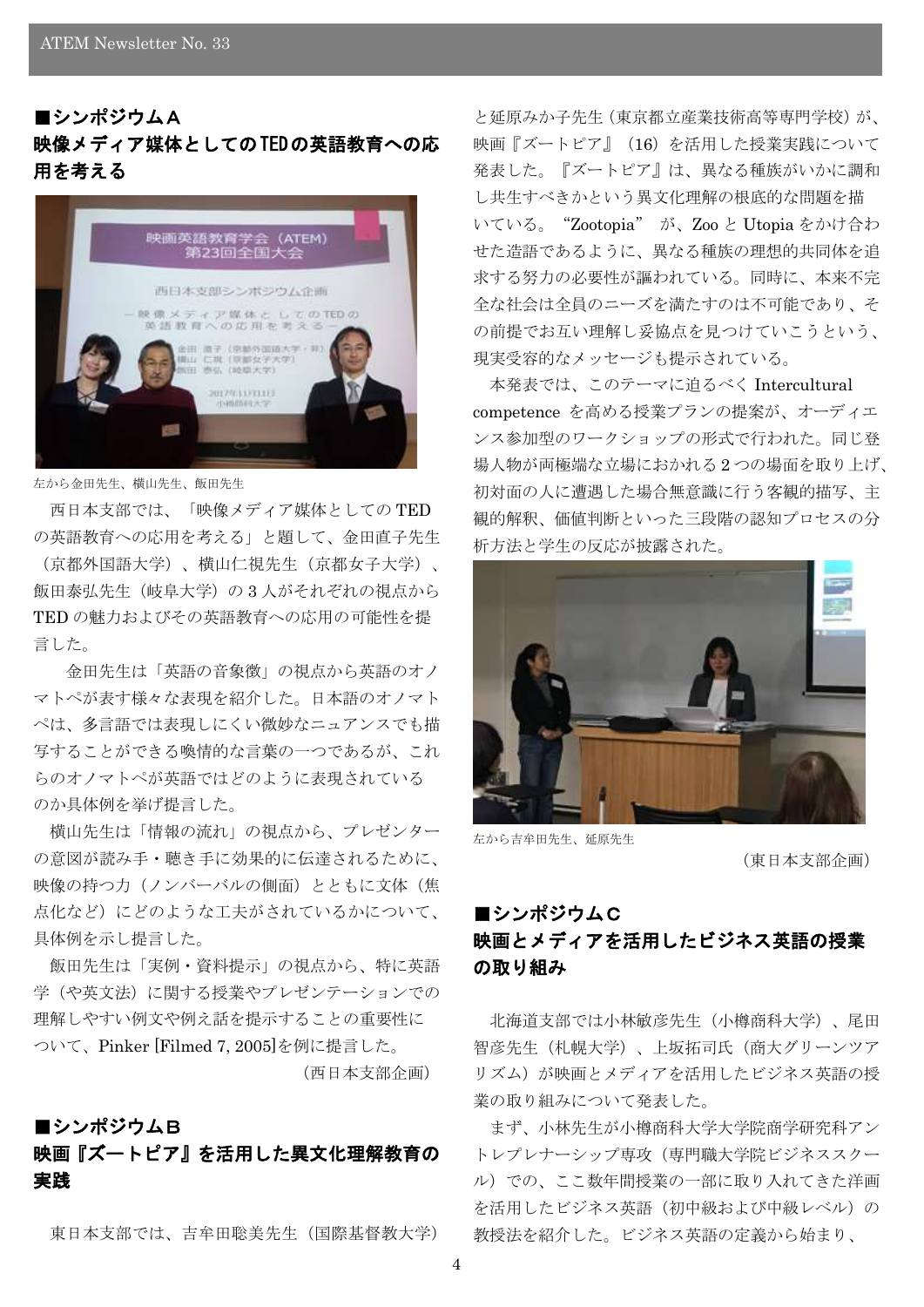

発表中の小林先生

洋画作品のどのシーンを選び、どのようなタスクを行う のか、実際に授業で使用したハンドアウトを実例にその 取り組みを報告した。次に、尾田先生が英字新聞や NHK のラジオ番組を活用した授業の取り組みを、同じく授業 のハンドアウトの実例を提示して紹介した。特に学生の 興味やレベルに合わせた教材作りのコツや苦労話も紹 介された。最後に、小林先生のビジネス英語講義を数年 間受講し続けている、MBA ホルダーで企業家の上坂氏 が、北海道の南空知へ外国人観光客を惹きつけるための 事業内容についてのプレゼンテーションを英語で行っ た。会場に集まった人々は、たいへん興味深く耳を傾け、 発表後は活発な質疑応答となった。

(北海道支部企画)

会場スナップ



の姿もあった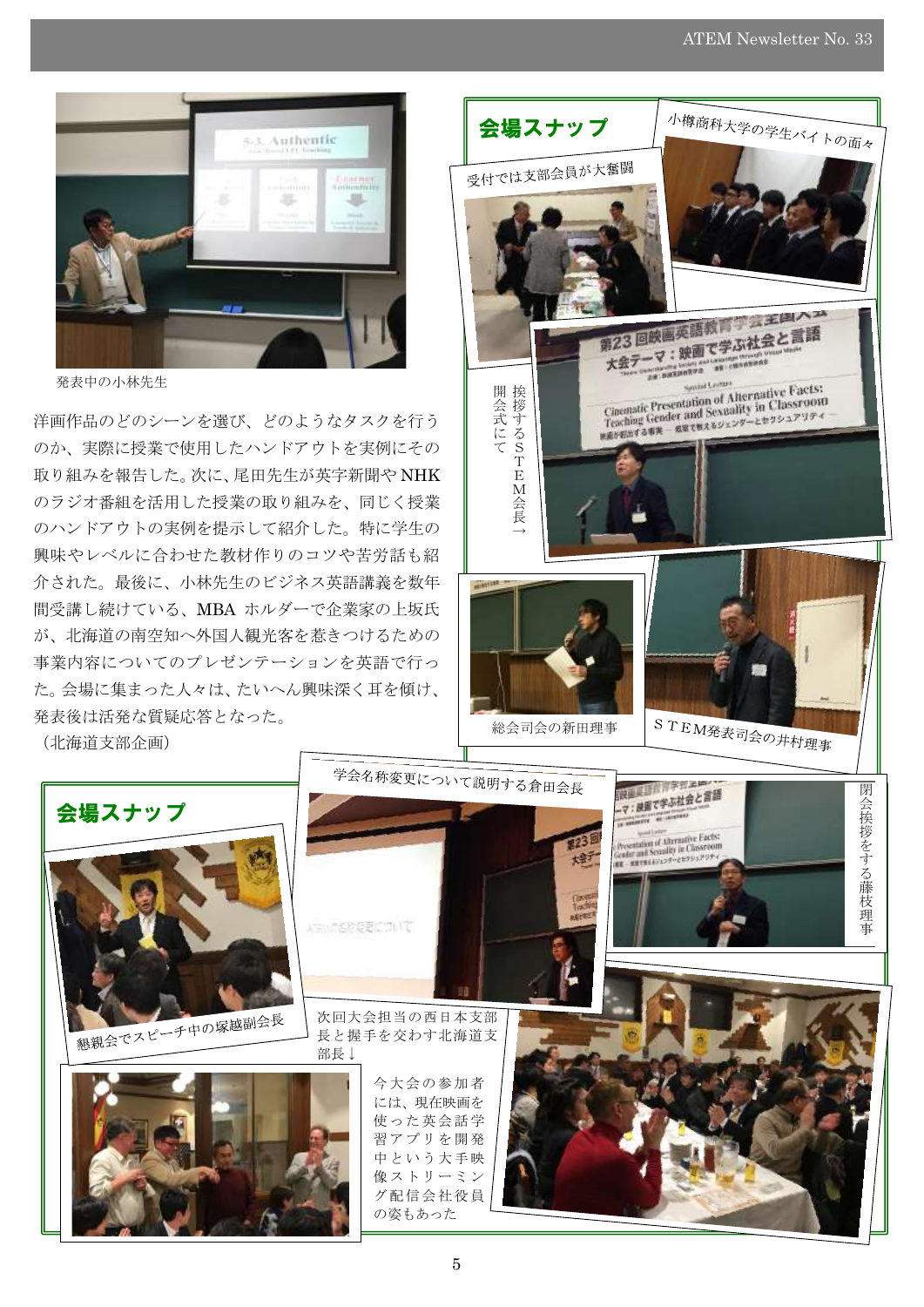#### ■研究発表一覧

第 23 回全国大会の研究発表は下記のとおりである。タイトルの表 記言語は発表での使用言語を指す。発表者の敬称は略する。 ////////////////////////////////////////////////////////////////////////////////////////////////////////

## 【Session 1】

ポストコロニアル視点で観る『レヴェナント 蘇えりし者』と『ト ゥルー・グリット』― 映画と文化データベース(MCDB)の展望 塚田 三千代(映画アナリスト・翻訳家) 映画の視聴がリスニングとリーディングに及ぼす影響 森 久子(日本赤十字豊田看護大学) 映画における発達障害表象 若木 愛弓(苫小牧工業高等専門学校) Code Switching in Rocky Series YOSHIDA Masayuki (Waseda University) Impact of a Mobile-Assisted Problem-Based Learning Program

on College EFL Students' Receptive Skills KWON Eun-Young (Dongguk University)

#### 【Session 2】

スターの夢 – 『ノッティングヒルの恋人』 (1999) の対比的要 素と Anna の成長 日影 尚之(麗澤大学) 「Be 動詞」の語法文法を映画英語コーパスから分析考察する~小 学校英語のための新しい教授法開発のために 大月 敦子(専修大学)

Beau Brummell: This Charming Men(2006)にみる「ダンディ ズム」の階級コード転換

河野 弘美(京都外国語短期大学)

How can TED speeches be effectively used as teaching: learning material for project-based English learning in high school English classrooms

YAMAZAKI Hideki (Hokkaido Chitose Senior High School) Short animations as a tool for teaching phrasal verbs of motion and change from a cognitive linguistic perspective

SPRING Ryan (Tohoku University)

The Office Goes to School: Developing Intercultural Awareness in Business Communication Course Using TV Series The Office CHUNG Yunjeong (Busan National University of Education)

#### 【Session 3】

映画から社会的なトピックを引き出す – Whiplash (2014) を 介したエッセイライティング教育 小泉 勇人(東京工業大学) 英語の"謝罪"のストラテジーを学ぶ ―映像英語を通した語用論 見地からの考察 鈴木 光代(東京女子大学)

越智 希美子(松山大学)

日英語の表現形式の違いを意識した英語学習の提案 ―glee を用 いて

山添 直樹(名城大学)

A CLIL approach to keyword summarization through TED Talks

IWASAKI Hirosada (Tsukuba University) Using Authentic Materials as a Means of L2 WTC and International Posture: Qualita- tive and Quantita- tive Research on University Students Foreign Language Learning KITAOKA Kazuhiro (Osaka City University)

Smooth, Automatic and Fast – Focus on Fluency with Modern Family and The Walking Dead

WERE Kevin (Kookmin University)

#### 【Session 4】

『シェヘラザード』のシネマデータベース―構築の留意点と今後 の課題

清水 純子(慶應義塾大学)

ドラマ『glee/グリー』を活用したコミュニケーション教材の開発 ―映画教材と比較した利点と欠点 角山 照彦(広島国際大学)

授業開始前 10 分の DVD 視聴がもたらす効果について 岡崎 ラフ和子(大阪工業大学)

映画を通じて学ぶホスピタリティ英語 藤倉 なおこ(京都外国語大学)

Using Movies as Writing Prompts SANO Aiko (Hokkaido Bunkyo University) Content-Driven or Language-Driven Approach?

SEO Ji-Young (Kookmin University)

#### 【Session 5】

「イギリス英語」と「アメリカ英語」の違いを知るための映画利 用法 ―『ハリーポッターと賢者の石』を使って 河上 昌志(札幌市北都中学校)

Using Japanese Films in Classes with Students of Mixed English Ability

KLINGER Walter (The University of Shiga Prefecture) Noticing Activities Using Movie Material: Using the Movie Serendipity

IM Mijin (Kookmin University)

#### 【Session 6】

選択科目における映像活用法 小嶺 智枝(明治大学)

Introduction to Critical Thinking in Classroom KIYOSAWA Kaoru (International Christian University) Flipping the TV Series for Enhancing Language

Communication Aptitude

LEE Jason Yun Joon (Daegu National University of Education)

#### 【Session 7】

The Cats of Mirikitani: Using a Documentary Movie about Homelessness in the EFL Classroom

BERGLUND Jeff (Kyoto University of Foreign Studies) A Suggestion About Making an EFL Syllabus Using Movies: On the Basis of Text-Based Instruction

LEE Jawon (Kookmin University)

## 【ポスターセッション】

オンラインによる英日同時学習の遠隔タンデムプログラムの開発 The challenges of developing an online tandem learning programme to foster target language use of EFL (English as a foreign language) and JFL (Japanese as a foreign language)

learners PATKO Agnes (Kyoto University of Foreign Studies) 医療系の学生を対象にしたマルチメディア教材の活用について

北間 砂織(藤女子大学)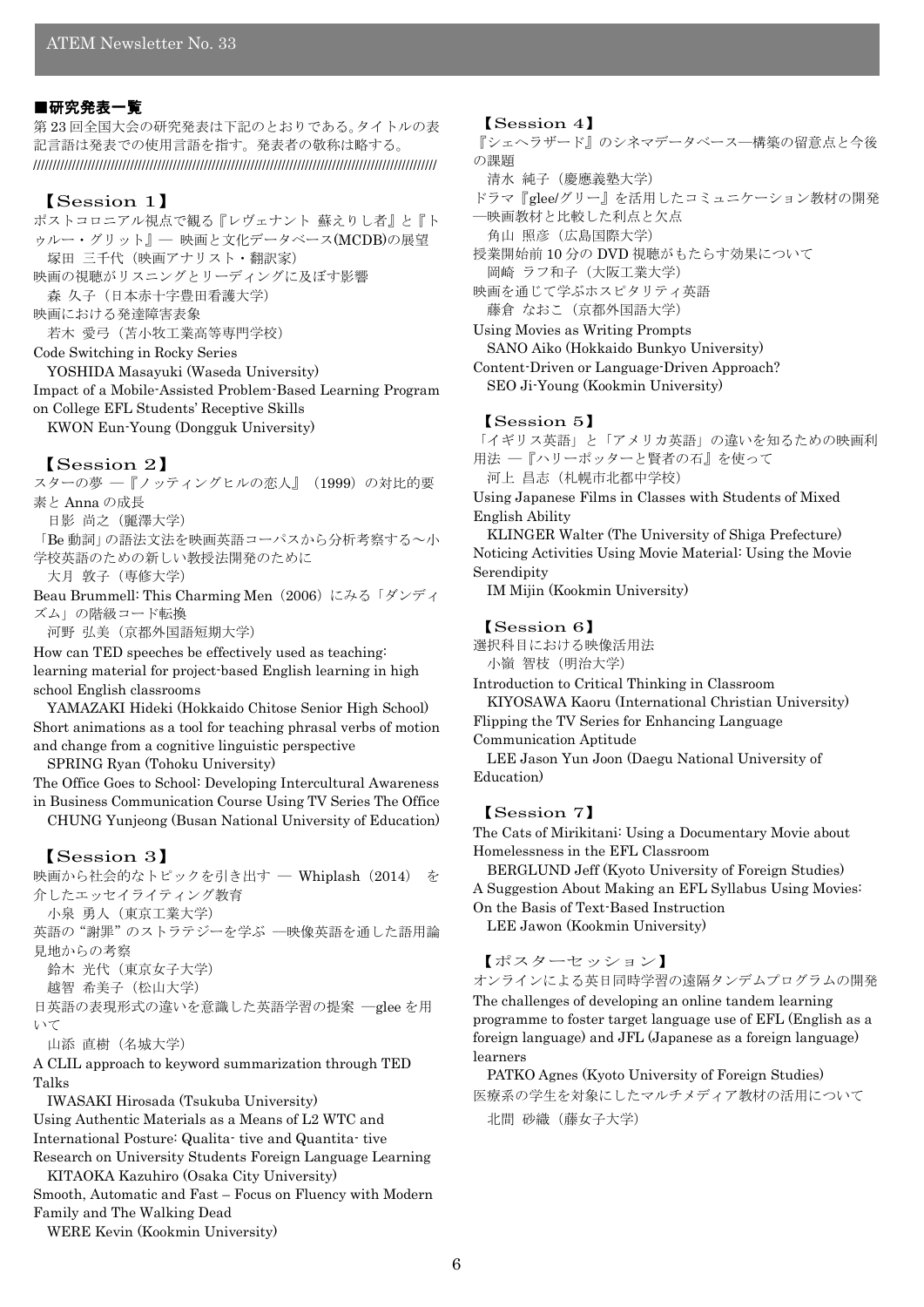# ■支部だより [ 北海道支部 ]

H

◆6 月開催の第 3 回 ATEM 北海道支部ワークショップ「洋 画を活用した教材開発」では、出席者が同じ洋画シーンか ら制限時間以内にハンドアウト作成する試みを行いました。 ◆9月には支部長の小林が韓国に出張し、STEM 全国大会 (MMSEE)にて研究発表を行いました。

◆本年度は前半からほぼ毎月、11月11日に小樽商科大学 で開催された第 23 回全国大会の実行委員会を行いました。 大会当日は寒い中、早朝から支部会員や学生が力を合わせ て準備を進め、200 名を超える参加者を得て大盛況のもと 終了しました。 (支部長:小林 敏彦)

#### [ 東日本支部 ]

◆第8回支部大会を去る 2017年12月17日 (土)に麗澤 大学東京研究センターで開催しました。特別講演には角山 照彦先生(広島国際大学、ATEM 前会長)をお迎えし『映 画・ドラマを活用した英語テキスト開発-Learn English with "Titanic"出版までとこれから』と題しお話いただ きました。今回は小林敏彦先生(北海道支部長、小樽商科 大学)、藤枝善之先生(本部大会実行委員長、京都外国語 大学・短期大学)ほか、合計10件の研究発表をいただきま した。 カランス インディング (支部長:渡邊信)

## [ 中部支部 ]

◆当支部ではこれまで長期にわたり映画英語フェスティバ ルを開催し、中部地方の学生の映画英語学習へ貢献してき ました。3 か月に一度の運営委員会では、そのノウハウも 生かしながら、さらに学術的な発展と今後の努力について も話合われています。

◆今年度は 2018年2月17日に中部支部大会を行い、支部 総会では来年度からの新支部長や新体制が発表されます。 (中部支部)

#### [ 西日本支部 ]

◆第15回西日本支部大会(於 大阪工業大学梅田キャンパ ス)を下記の内容で 2018 年 3 月 3 日に開催します。 1:支部間学術交流枠発表「映画の英語の AUTHENTICITY を検証する 9 つの視点―YouTube との比較―」(小林敏彦 /小樽商科大学)2:企画ワークショップ「動画作成を取り 入れた英語授業~実践報告と動画編集デモ~」(吉村征洋/ 摂南大学、仁科恭徳/神戸学院大学、桐村亮/立命館大学)3: シンポジウム「合成音声(Text-to-Speech)・音声認識 (Speech-to-Text)ソフトの英語教育への応用」(東淳一/ 神戸学院大学、中西のりこ/神戸学院大学)4:講演「TED Talks ができるまでのプロセスと英語教育への活用」(塩 見佳代子/立命館大学)。他に研究発表が 8 件あります。詳 細は支部 HP でご確認ください。 (支部長:横山 仁視)

#### [ 九州支部 ]

◆本年度の支部大会を 2017年8月26日 (土)に、大分県 立文化芸術短期大学に於いて開催しました。次年度の大会 については、12 月の運営委員会で審議します。

◆現支部長の任期が満了し、吉村圭先生へバトンタッチし ます。副支部長は大木正明先生と篠原一英先生が継続予定 です。支部事務局長は藤山先生退任に伴い、鶴田知嘉香先 生が担当しておりましたが、それも今年で任期満了になり ます。後任人事は 12 月の運営委員会で審議されます。 (支部長:髙瀬 文広)

#### ■委員会だより [ ジャーナル編集 ]

j

◆第23号に論文をご投稿下さった皆様には、玉稿を有り難 う御座いました。今回の投稿数は 11 本と、全国大会より前 の〆切であったため、微減です。1 月現在、投稿された論 文は査読を経て、執筆者の皆様からの修正稿の入稿待ちと いう段階です。第 20 号以降のジャーナルへの掲載論文は、 引用文献の個別検索が可能な J-stage にアップロードされ ます。それに伴い、今後の紙媒体でのジャーナル発行につ いてどうするか、皆様と検討していく予定です。

(委員長:塚越 博史)

## [ 国際交流 ]

◆姉妹学会である STEM の第 21 回大会は、KAMALL (Korea Association of Multimedia-Assisted Language Learning)、KASEE (Korean Association of Secondary English Education)との共催で、9 月 15 日 (金) ~17 日 (日)、仁川市(インチョン)の京仁大学校(Gyeongin National University of Education)にて開催されました。 ATEM からは全国各支部から総勢 15 名が参加し、7 件の 研究発表が行われました。

◆第 23 回全国大会には、姉妹学会である STEM から Pyun Moo Tae 会長夫妻をはじめ総勢 16 名の先生方が参 加され、RYU Do Hyung 先生の特別発表を含めて 8 件の 発表がありました。 (委員長:井村 誠)

#### [ 大会運営 ]

◆小樽商科大学における本年度の全国大会は、約120名(学 生を含むと約200名)の参加者を得て成功裏に終わりまし た。今回は、瀬名波栄潤教授(北海道大学大学院)による 特別講演の他、長嶋裕介氏 (IIBC) などによる TOEIC 特 別セミナー、STEM 会員による特別発表、各支部によるシ ンポジウム、会員による研究発表・ポスター発表がありま した。2018 度の大会は、10 月 27 日(土)京都外国語大学 にて開催されます。引き続き皆様のご協力をよろしくお願 い致します。 (委員長:藤枝 善之)

## [ 会員管理 ]

◆今回の大会では、事前申し込みをしているにもかかわら ず受理されていないという現象が発生致しました。後日原 因が判明し、来年度からの混乱を回避するため、申し込み 状態を確認できる仕組みを追加する予定です。来年度から はご自分の参加状況をご確認ください。ご迷惑をおかけし た会員の皆様にはこの場を借りてお詫び申し上げます。 (委員長:新田 晴彦)

#### $[ICT]$

◆このたび ICT 担当理事を仰せつかりました。ICT 委員会 では、ジャーナルの電子データを NII-ELS から J-STAGE へ移管する作業を行いました。第 19 巻までは J-STAGE 上 ですでに公開されており、以降の巻も順次登録していく予 定です(https://www.jstage.jst.go.jp/browse/atem/-char/ja)。 また、学会の新名称の採択に伴い、ウェブページの刷新も 計画しております。 (委員長:日波 義典)

## [ 広報 ]

◆ATEM Newsletter は全国大会の開催日にあわせ発行日 が変動するため、円滑な作成手順の工夫に努めております。 (委員長:松田 愛子)